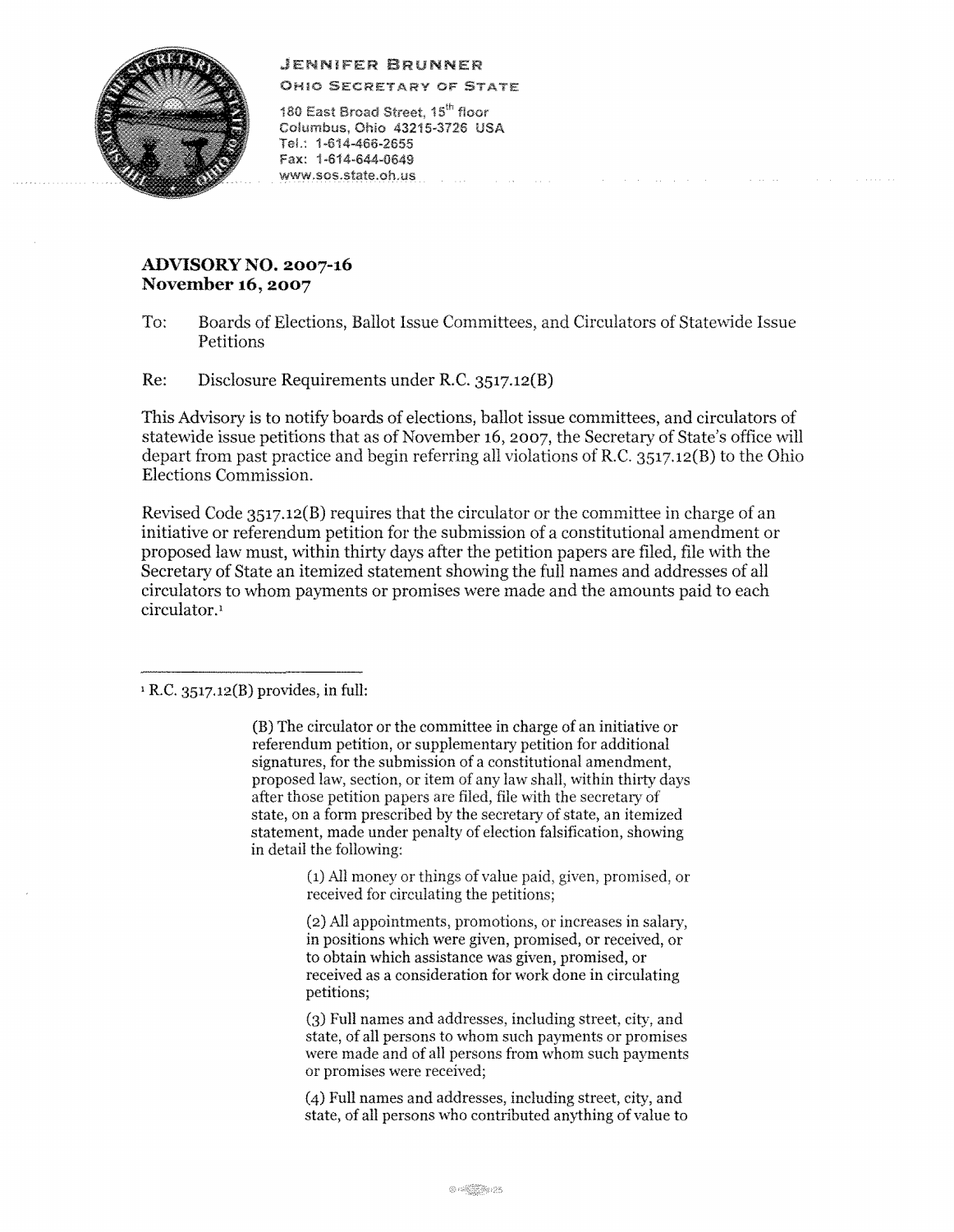In connection with a recent review of election forms prescribed by the Secretary of State, our office discovered that for the past several years, some ballot issue committees representing petitioners for various statewide initiatives or referenda have refused to<br>fully complete Form No. 32-A, the prescribed form for disclosure required by RC. 3517.12(B). Specifically, the committees and circulators have refused to separately list the full names and addresses of paid circulators and the amounts paid to each circulator, claiming that such disclosures are not required as a result of *Buckley v. American Constitutional Law Foundation,* 525 U.S. 182 (1999).

In *Buckley,* the United States Supreme Court held unconstitutional a Colorado statute requiring the proponents of an issue petition to file the names, addresses, and county of voter registration of all circulators who were paid to circulate a petition, the amount paid per signature, and the total amount paid to each circulator. 525 U.S. at 201-04. The Court reasoned that Colorado's requirement "forc[ed] paid circulators to surrender the anonymity enjoyed by their volunteer counterparts" and failed the "exacting scrutiny" standard that is necessary when compelled disclosure of campaign-related payments are at issue. *Id.* at 204.

Since the *Buckley* decision, some Ohio ballot issue committees and circulators of statewide issue petitions have refused to fully complete Form No. 32-A, citing the *Buckley* decision. In the past, the Secretary of State's office refrained from referring committees or circulators to the Ohio Elections Commission for failure to comply with the requirements of R.C.  $3517.12(B)$ . For the following reasons, however, I have instructed my staff to depart from that past practice.

First, R.C. 3501.05(N) requires the Secretary of State to report *any* violation of R.C. 3517.08 through RC. 3517.13 to the Ohio Elections Commission "whenever the secretary of state has or should have knowledge of a failure to comply with or a violation of a provision in one of those sections." As the state's chief election officer, I have the duty to enforce all of Ohio's election laws. Because no court has decided that the **Ohio**  disclosure requirements are unconstitutional, I must follow my statutory duties. Therefore, all violations of R.C. 3517.08 through R.C. 3517.13 -including R.C. 3517.12(B)  $-$  for which we believe there is probable cause to find a violation, will be referred to the Ohio Elections Commission.

Further, the Ohio General Assembly has made clear that it believes R.C. 3517.12(B) is constitutional. When construing a statute, paramount consideration is given to legislative intent. In 2006, seven years after the *Buckley* decision, the Ohio General Assembly amended R.C. 3517.12 but did not alter the requirement that ballot issue

> be used in circulating the petitions, and the amounts of those contributions;

(5) Time spent and salaries earned while soliciting signatures to petitions by persons who were regular salaried employees of some person or whom that employer authorized to solicit as part of their regular duties.

If no money or things of value were paid or received or if no promises were made or received as a consideration for work done in circulating a petition, the statement shall contain words to that effect.